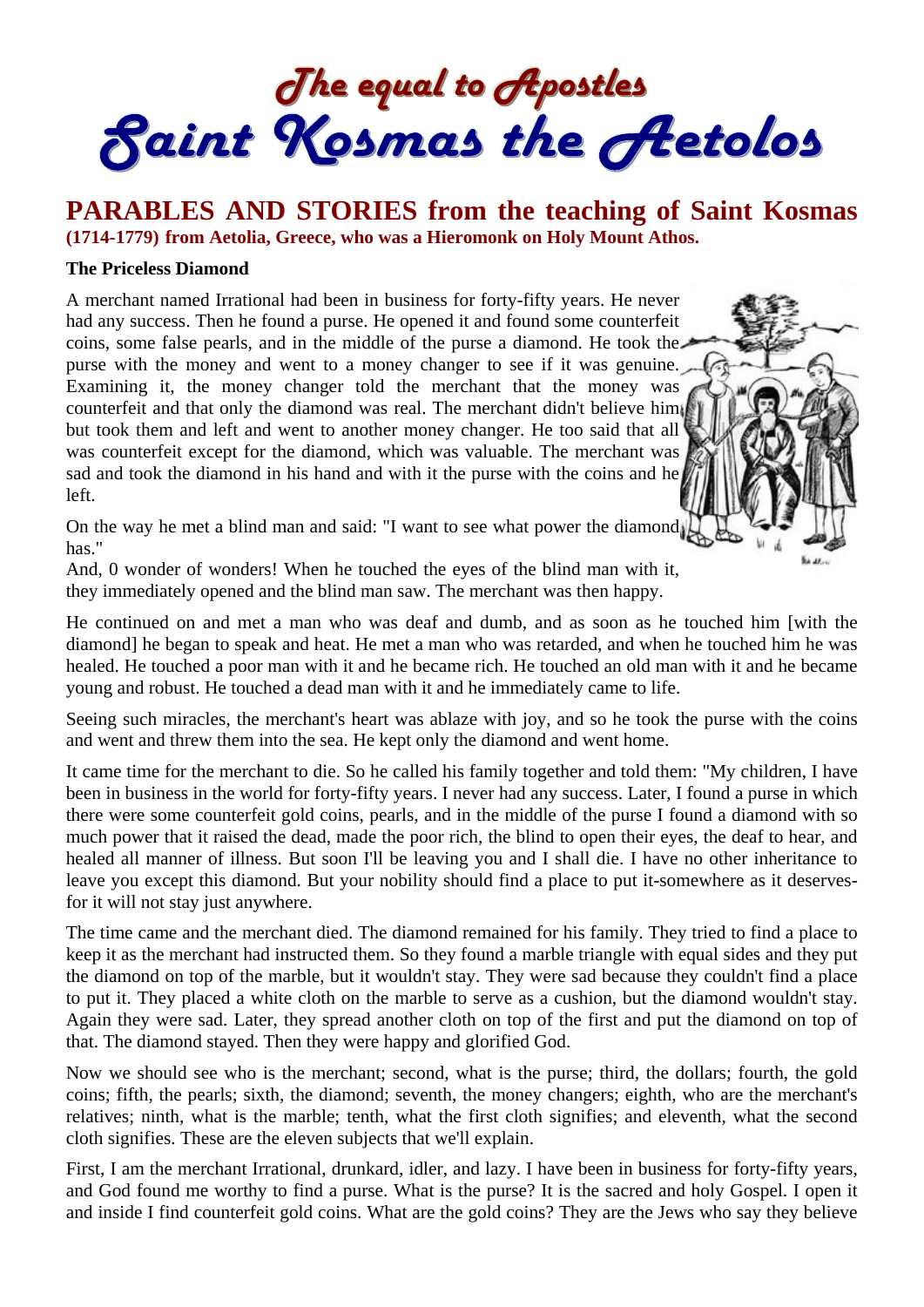but their faith is counterfeit, of the devil.

In the purse I find counterfeit dollars. What do the dollars signify? They are the irreverent who say that they believe, but their faith is counterfeit, of the devil. I find in it false pearls. What do the pearls signify? They are the heretics who say they believe in the Holy Trinity but [their faith] also is false, and it too is of the devil. What is the diamond? It is our Lord Jesus Christ and God. Who are the money changers? They are the prophets who had proclaimed the Son and Logos of the preexistent and omnipotent Father. Who are the relatives of the merchant? They are the reverent and Orthodox Christians, the sons and daughters of our Christ. What is the triangular and equal-sided marble? it is the person who says he believes in the Holy Trinity but his faith is insufficient for him to be saved; the diamond does not stay put. What else is needed? The first cloth is needed, but the diamond, that is, Christ, doesn't stay. A person who says he believes in the Holy Trinity has the first cloth, love for God which each person has, but this is insufficient, for the second cloth is needed. Then the diamond stays. What does the second cloth signify? It is the person who believes in the Holy Trinity and loves God and his brethren; that is [they are] the second cloth. Then the diamond, that is, our Lord Jesus Christ and God, stays.

The person who has God in his heart has everything good and can never sin. And when he doesn't have the diamond in his heart, love, that is, Christ, he has the devil. And whoever has the devil has all that is evil and commits all the sins. So, my brethren, I am about to leave you health, and then I shall depart, and I don't know if God will enable me to enjoy you again in person or not. I have nothing else to leave you as consolation, as a shelter, as a guardian, except the diamond. But you must have someplace to put it. This diamond contains all the Christian virtues, spiritual and physical, and he who has been found worthy to have it in his heart will be of good fortune, for he has a valuable treasure.

# **The Lesson of the Ascetic**

An ascetic prayed to God to reveal to him many mysteries. Leaving his cell to go to another village, he met an angel on the way, but he didn't recognize him. He thought the angel was a human being. On the way they came upon a dead horse. The ascetic held his nose, the angel did not. They went on further and they passed a dead cow which stunk. Again the ascetic held his nose, the angel did not. They went on and came upon a dead dog; the ascetic held his nose, the angel did nothing.

When they were about to come to the village, they met a beautiful girl dressed in beautiful clothes and jewelry. Then the angel held his nose. Seeing this, the ascetic said: "What are you - angel, human, or devil? We met a dead horse which stunk and you didn't hold your nose. The same was true with the cow and the dog. I didn't see you hold your nose. Now that we've met such a beautiful girl, you hold your nose?"

The angel then revealed himself and said: "Nothing stinks to God more than pride." And saying this, he disappeared.

The ascetic immediately turned back to his cell and cried for his sins, praying to God to guard him from the snares of the devil and not to allow him to fall victim to pride and be lost.

## **The Wise Confessor**

There was a man who went to confession to one confessor for fifteen years. Going once again to confess, he discovered the confessor fornicating with a woman. He said to himself: "O! Woe to me. I have been confessing to him for so many years and now I'll be damned. No matter how many sins he has forgiven me, they're all unforgiven."

Saying this, he immediately left. On the way he became thirsty. Proceeding farther, he found some running water so clean that he remarked: "If the water here is so clean, how much cleaner must it be at the fountain where it originates?"

He bent down and drank. Going on, he came to the fountain and he saw that the water was coming out of the mouth of a dog. He sighed and said: "Woe to me! I have been polluted."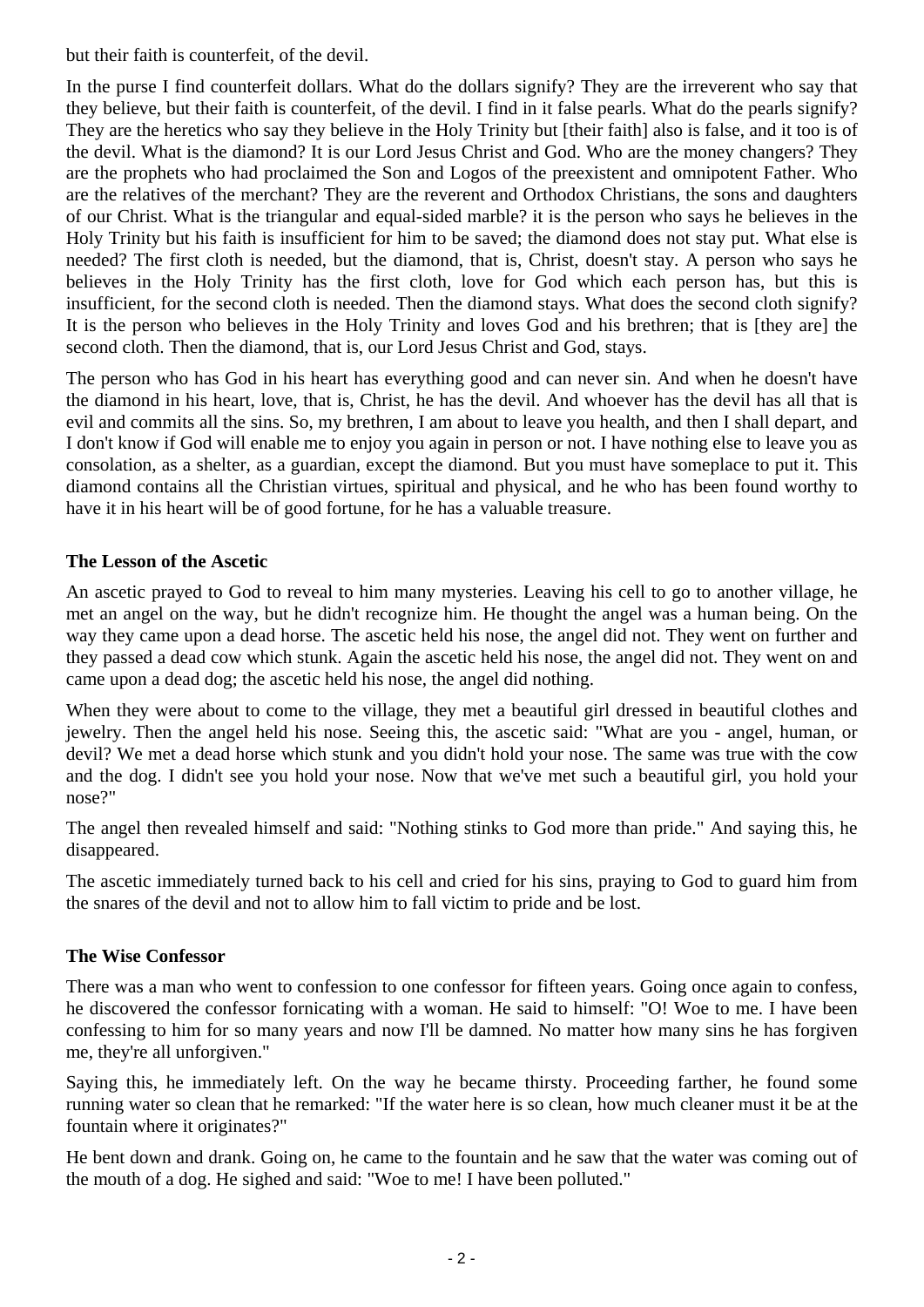Then an angel of the Lord said to him: "Why were you not polluted when you first drank the water, and now that you have seen it coming from the mouth of a dog, you abhor it? I wonder, isn't the dog from God who created the sky, the earth, and everything? If the dog is unclean, don't be sad; the water isn't his. It is the same with the confessor who heard your confessions. Was the forgiveness perhaps his? It belongs to the Holy Spirit. Because he possessed the office of the priesthood, he was superior to kings and angels. What does it matter to you if he committed fornication? He is the mouth of the dog, so don't be sad. Whatever he forgave you is forgiven. Only go and prostrate yourself before him and ask for his forgiveness. He'll be judged by God."

Then the angel disappeared. The man went back to the confessor and told him everything the angel had advised him. Hearing the whole narrative, the confessor wept, repented, and was saved.

We must find fault with ourselves, and then we'll be saved.

## **The Spiritual Doctor**

A rich ruler collected much treasure. He never wanted to go to confession, nor did he ever give alms. He had a son about ten years old. There came a time when the ruler became ill. His family told him to confess His sins, to do something for his soul. He answered them: "As long as my son is well, he'll do something for my soul." He was completely on the side of the devil and wouldn't change his mind.

In the same place there was a very virtuous confessor who shaved off his beard, put on secular clothes, and went to the house of the ruler. He knocked on the door. Someone came out and asked him what he wanted. He answered: "I'm a stranger and happen to be in your village. I learned that the ruler is ill and I came to see him because I'm a doctor."

They let him in immediately. All of his relatives were around the ruler and were assisting him. The doctor said: "How is the patient?"

The patient answered: "I'm very bad, master."

The doctor asked: "What do the doctors of your village say?"

The patient replied: "They say I'm very bad and on the verge of death."

The spiritual doctor took his hand and said: "I too say that you are dying. But if a medicine that I know were to be found, you wouldn't die."

He asked for a cup of water and some flour. He mixed them and pretended to add something else to it and said: "The medicine is ready; all that's needed is for your son to come here and for me to prick his small finger with a needle so that three drops of blood will drip out. Then I'll give it to you to drink and you'll get well."

The boy was playing with some other children. They immediately sent for him and said to him: "Come, son, a doctor has come to make your father well." The boy wanted to continue playing, but they brought him in. As the doctor saw him, he said: "Come, my son, I want to prick your finger with a needle to take three drops of blood to place in this medicine so your father can drink it and become well immediately."

The boy said: "Am I stupid or crazy to hurt my finger?"

The doctor replied: "It's up to you, my son, whether your father lives or dies. Don't you realize how much he has accumulated to give to you?"

The boy answered: "Whether he lives or not, I won't hurt my finger." Then he left.

The confessor said to the patient: "I'm the confessor of the area, and I did this to show you that you shouldn't expect anything to be done for your soul by your son."

The patient then arose. "I," he said, "have damned my soul for my son to leave him a great deal. And he didn't have it in his heart to give me three drops of blood to save my life? You're quite right, confessor."

He immediately asked for his account books, his promissory notes, and he tore them up. He divided all of his Possessions and left nothing. He thus made his son a pauper but won paradise and rejoiced forever.